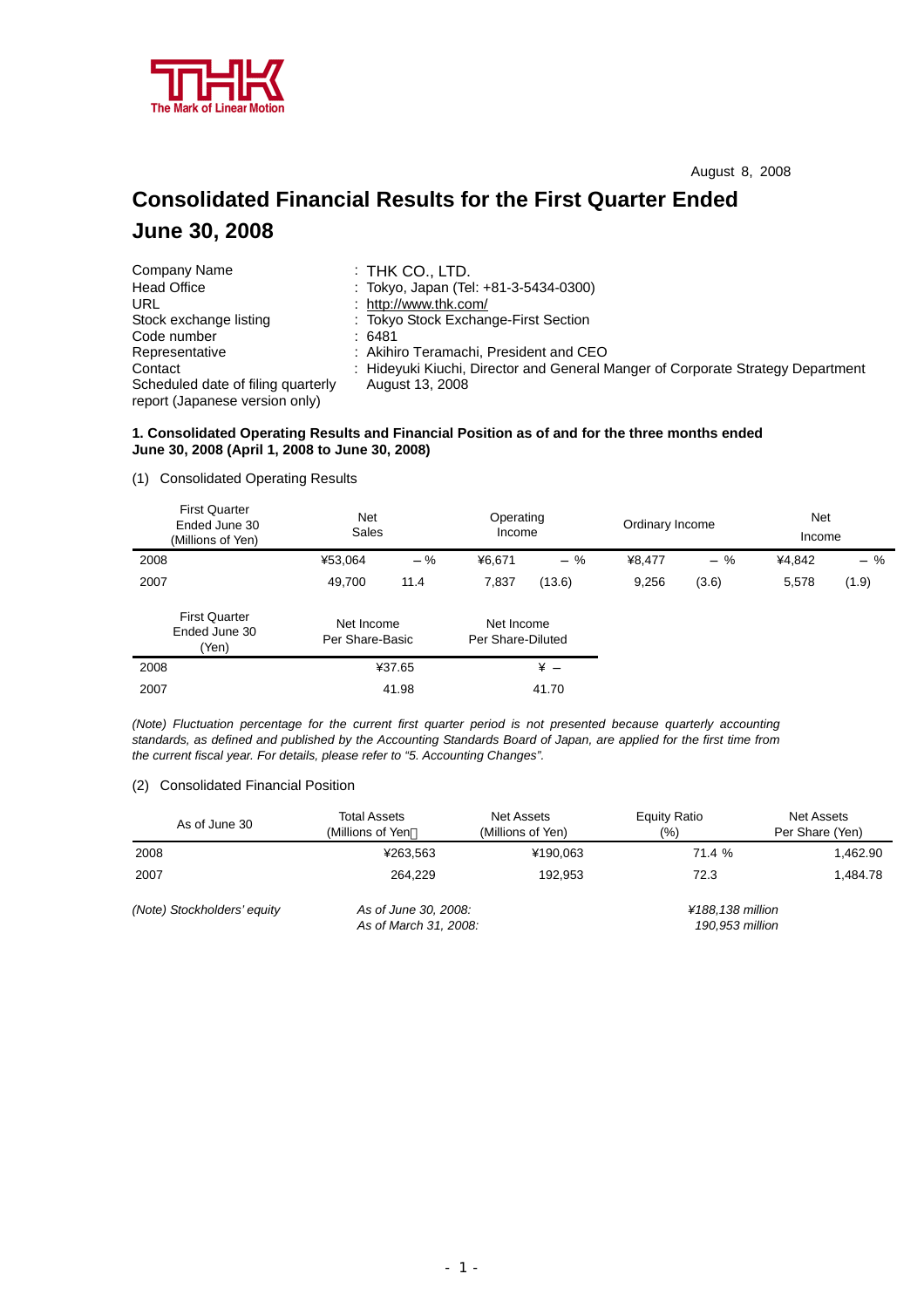### **2. Dividends**

|                  | Dividend Per Share (Yen)                     |                                                    |                                                  |          |       |
|------------------|----------------------------------------------|----------------------------------------------------|--------------------------------------------------|----------|-------|
|                  | <b>First Quarter</b><br>End as of<br>June 30 | <b>Second Quarter</b><br>End as of<br>September 30 | <b>Third Quarter</b><br>End as of<br>December 31 | Year end | Total |
| 2008 (Actual)    |                                              | 18.00                                              |                                                  | 18.00    | 36.00 |
| 2009 (Actual)    |                                              | n/a                                                | n/a                                              | n/a      | n/a   |
| 2009 (Projected) | n/a                                          | 18.00                                              |                                                  | 18.00    | 36.00 |

*(Note) Change in dividend projection: none* 

#### **3. Forecasts for the year ending March 31, 2009 (April 1, 2008 to March 31, 2009)**

|                                                           | <b>Net</b><br>Sales<br>(Millions of Yen) | Operating Income<br>(Millions of Yen) | Ordinary<br>Income<br>(Millions of Yen) | Net<br>Income<br>(Millions of Yen) | Net Income<br>per Share<br>Yen |
|-----------------------------------------------------------|------------------------------------------|---------------------------------------|-----------------------------------------|------------------------------------|--------------------------------|
| Six<br>months<br>ending<br>September 30, 2008<br>(amount) | ¥110,000                                 | ¥15.000                               | ¥15.900                                 | ¥9.000                             | ¥69.98                         |
| (percentage)                                              | %                                        | %                                     | %                                       | %                                  | n/a                            |
| Year ending March 31,<br>2009                             |                                          |                                       |                                         |                                    |                                |
| (amount)<br>(percentage)                                  | ¥225,000<br>7.8%                         | ¥30.500<br>13.2%                      | ¥32,100<br>18.8%                        | ¥18.500<br>1.0%                    | ¥143.85<br>n/a                 |

*(Note 1) The above forecasts are based upon the information currently available at the time of the announcement of this report. Actual performance may differ from the estimates due to various unforeseen factors.* 

*(Note 2) Fluctuation percentage for the forecasts for the six months period is not presented because quarterly accounting standards, as defined and published by the Accounting Standards Board of Japan, are applied for the first time from the current fiscal year. For details, please refer to "5. Accounting Changes".*

#### **4**.**Other Financial Information**

- (1) Significant change in scope of consolidation: None
- (2) Simplified or particular accounting treatment for quarterly financial statements:

a. Determination of allowance for bad debts

-As no significant change is noted, allowance for bad debts is determined based on the credit loss percentage as of the previous year-end.

#### b. Measurement of inventories

-Physical count of inventories for quarterly-end does not cover all of inventories, however, inventories are stated by amount reasonably calculated based on the physical count performed at the previous year-end.

#### c. Depreciation expense

-Depreciation expense is determined based on an allocation of projected amount of depreciation to each quarter, considering estimated acquisition, sale and disposal during the fiscal year.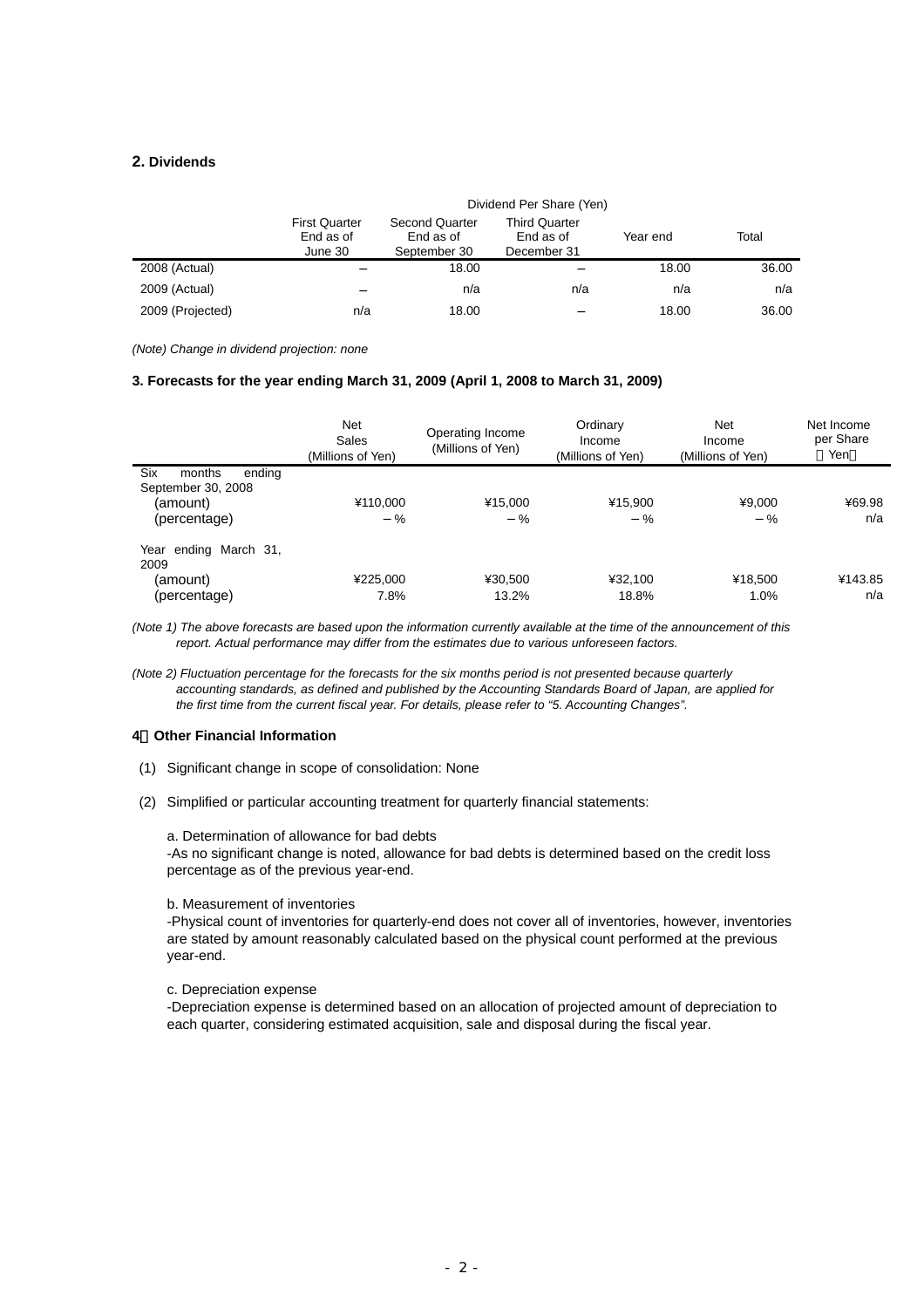d. Income tax payable and deferred tax assets/liabilities -In determination of income taxes payable, taxable or deductible items to be incorporated in calculation are limited to that material. -As no significant change is noted, deferred taxes are determined based on the forecast and tax planning prepared as of the previous year-end.

e. Tax expense

-Certain consolidated subsidiaries calculate their income tax based on the estimated effective tax rate.

(3) Changes in accounting policy/treatment/presentation manner due to:

| a. Changes in accounting standard<br>Other changes<br>b. | Please refer to "5. Accounting Changes"<br>Please refer to "5. Accounting Changes" |
|----------------------------------------------------------|------------------------------------------------------------------------------------|
| (4) Number of shares                                     |                                                                                    |
| Common stock issued as of:<br>a.                         | (shares)<br>June 30, 2008<br>133,856,903<br>March 31, 2008<br>133,856,903          |
| Treasury stock as of:<br>b.                              | 5.249.924<br>June 30, 2008                                                         |

| c. Average number of common stock for the three |               |             |
|-------------------------------------------------|---------------|-------------|
| months ended:                                   | June 30, 2008 | 128.607.186 |
|                                                 | June 30, 2007 | 132.985.524 |

March 31, 2008 5,249,554

#### **5. Accounting Changes**

- (1) On March 14, 2007, the Accounting Standards Board of Japan (hereinafter the "ASBJ") published a new accounting standard for quarterly financial reporting and its implementation guidance. In addition, on August 7, 2008, Financial Services Agency of Japan announced new regulations to revise the existing "Rules of Consolidated Quarterly Financial Statements", with early adoption permitted. THK CO., LTD. (hereinafter the "Company") adopted these new accounting standards as of April 1, 2008. The accompanying consolidated financial statements are prepared in accordance with the revised "Rules of Consolidated Quarterly Financial Statements".
- (2) Prior to April 1, 2008, inventories had been stated at cost, determined principally by the average cost method. On July 5, 2006, the ASBJ issued ASBJ Statement No.9, "Accounting Standard for Measurement of Inventories", which is effective for fiscal years beginning on or after April 1, 2008 with early adoption permitted. This standard requires that inventories held for sale in the ordinary course of business be measured at the lower of cost or net selling value, which is defined as the selling price less additional estimated manufacturing costs and estimated direct selling expenses.

The Company adopted the new accounting standard for measurement of inventories as of April 1, 2008. The effect of adopting this accounting standard was to decrease gross profit, ordinary income,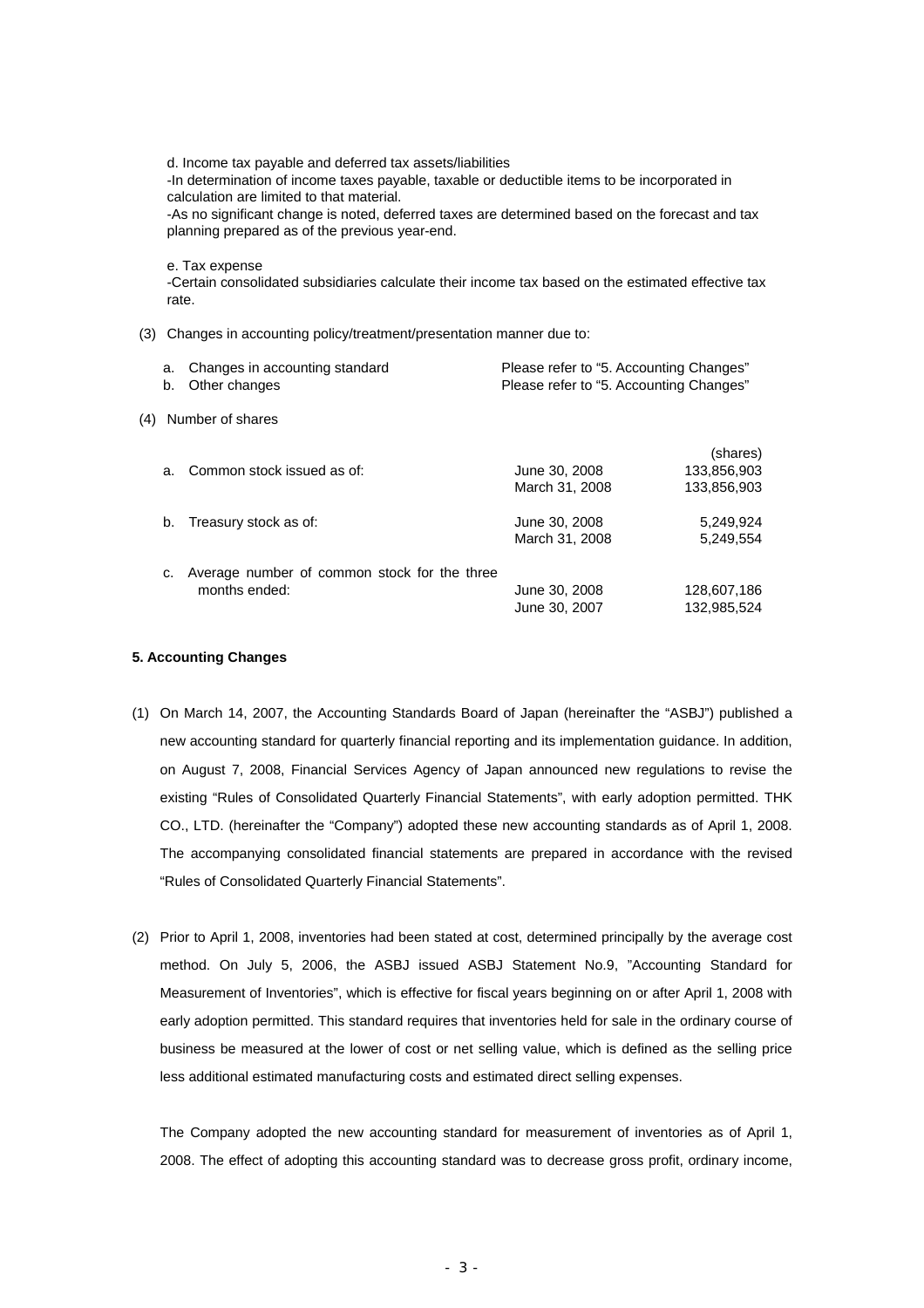and income before income taxes and minority interests for the first quarter ended June 30, 2008 by ¥ 307 million.

(3) On March 30, 2007, the ASBJ issued ASBJ Statement No. 13, "Accounting Standard for Lease Transactions," which revised the existing accounting standard for lease transactions issued on June 17, 1993. The revised accounting standard for lease transactions is effective for fiscal years beginning on or after April 1, 2008 with early adoption permitted.

Under the existing accounting standard, finance leases that deem to transfer ownership of the leased property to the lessee are to be capitalized. However, other finance leases are permitted to be accounted for as operating lease transactions if certain "as if capitalized" information is disclosed in the notes to the lessee's financial statements. The revised accounting standard requires that all finance lease transactions be capitalized recognizing lease assets and lease obligations in the balance sheet.

The Company adopted this revised accounting standard as of April 1, 2008. This accounting change did not have any effect on the accompanying consolidated statements of income. Depreciation of lease assets of the Company is computed by the straight-line method over the leasing period with no residual value.

(4) Prior to April 1, 2008, under Japanese accounting standards, a company could use the financial statements of its foreign subsidiaries which had been prepared in accordance with generally accepted accounting principles in their respective jurisdictions for its consolidation process unless they were clearly unreasonable. On May 17, 2006, the ASBJ issued ASBJ Practical Issues Task Force No. 18, "Practical Solution on Unification of Accounting Policies Applied to Foreign Subsidiaries for the Consolidated Financial Statements." The new standard prescribes: (1) the accounting policies and procedures applied to a parent company and its subsidiaries for similar transactions and events under similar circumstances should in principle be unified for the preparation of the consolidated financial statements, (2) financial statements prepared by foreign subsidiaries in accordance with either International Financial Reporting Standards or the generally accepted accounting principles in the United States tentatively may be used for the consolidation process, (3) however, the following items should be adjusted in the consolidation process so that net income is accounted for in accordance with Japanese accounting standards unless they are not material;

(a) Amortization of goodwill

(b) Actuarial gains and losses of defined benefit plans recognized outside profit or loss

(c) Capitalization of intangible assets arising from development phases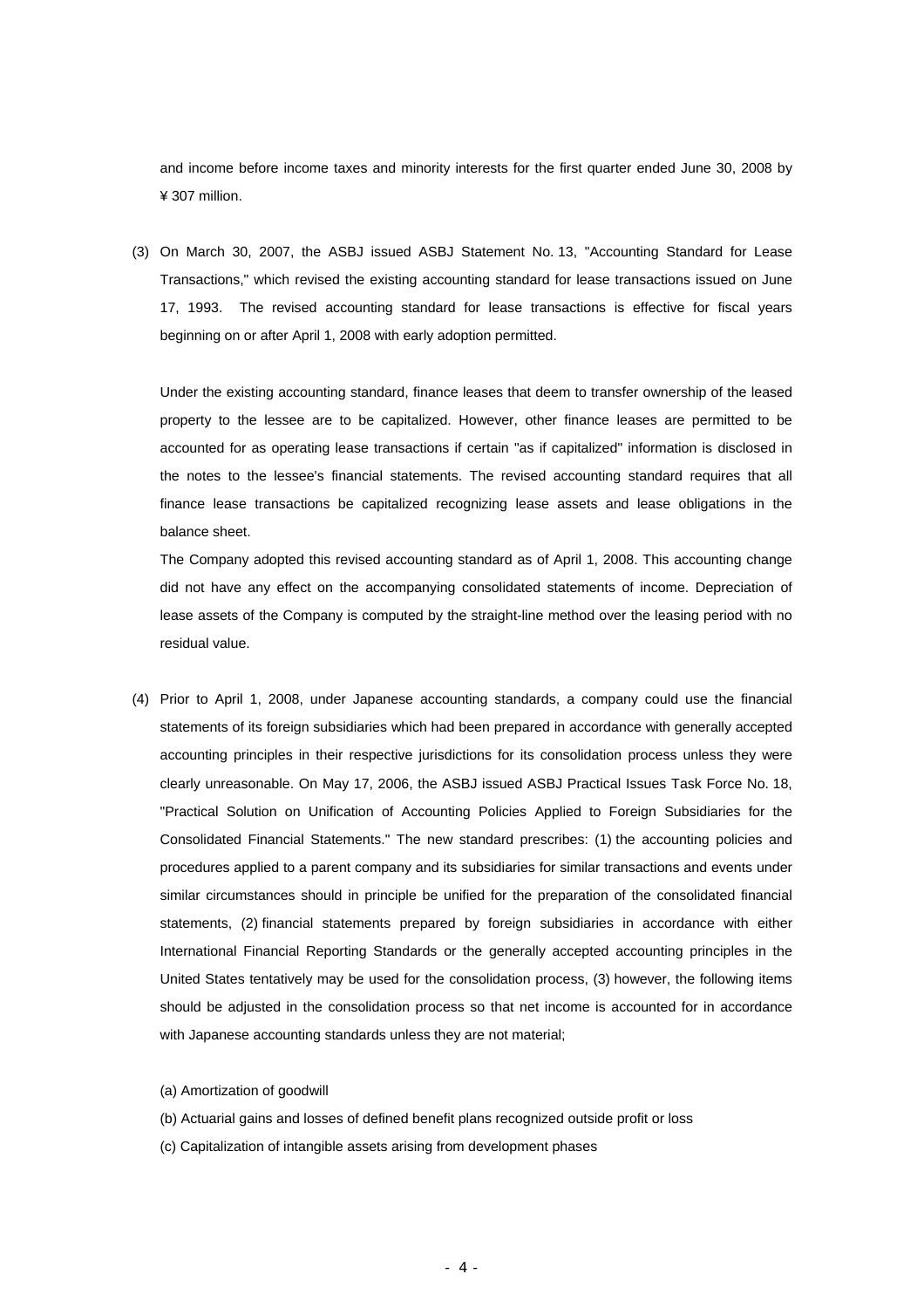(d) Fair value measurement of investment properties, and the revaluation model for property, plant and equipment, and intangible assets

- (e) Retrospective application when accounting policies are changed
- (f) Accounting for net income attributable to a minority interest

The new task force is effective for fiscal years beginning on or after April 1, 2008 with early adoption permitted. The Company adopted the new accounting standard as of April 1, 2008. This accounting change did not have material effect on the accompanying consolidated statements of income. However, ¥73 million was added up to the beginning balance of retained earnings as of April 1, 2008 due to effect of this accounting change.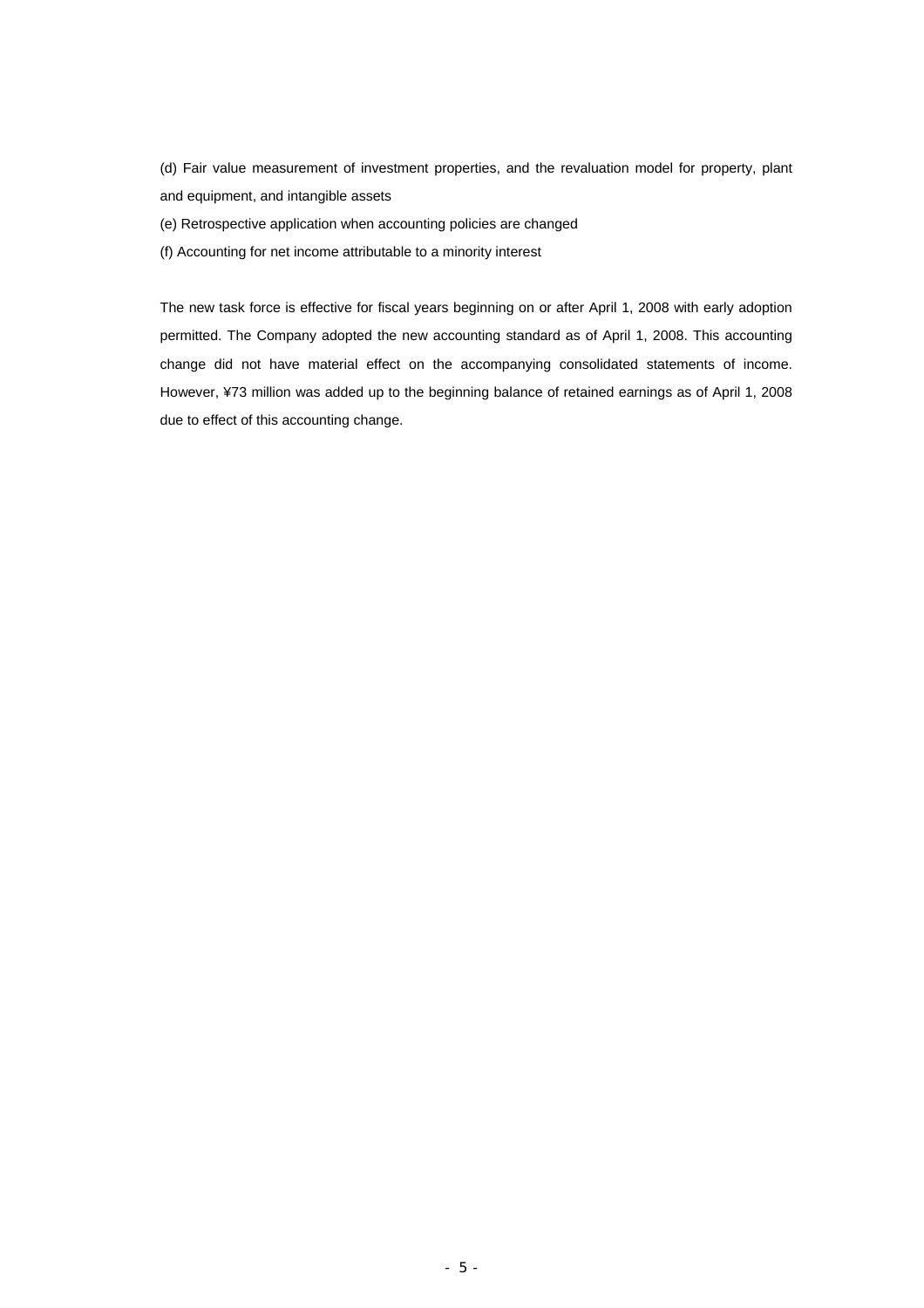#### **6. Other Information**

All the figures in this report except per share information are rounded down to the nearest million.

This information is summarized and translated from the original Japanese version submitted to the Tokyo Securities Exchange in accordance with its disclosure rules and presentation manners, which are different from those applied in the annual reports of the Company due to reclassification and rearrangement made therein. This English translation is intended solely for the convenience of readers outside Japan, and not intended in any way to substitute or replace the original Japanese version. If there is any discrepancy between the original Japanese version and this translation, the original Japanese version supersedes all information in this translation. All the figures in this report are unaudited.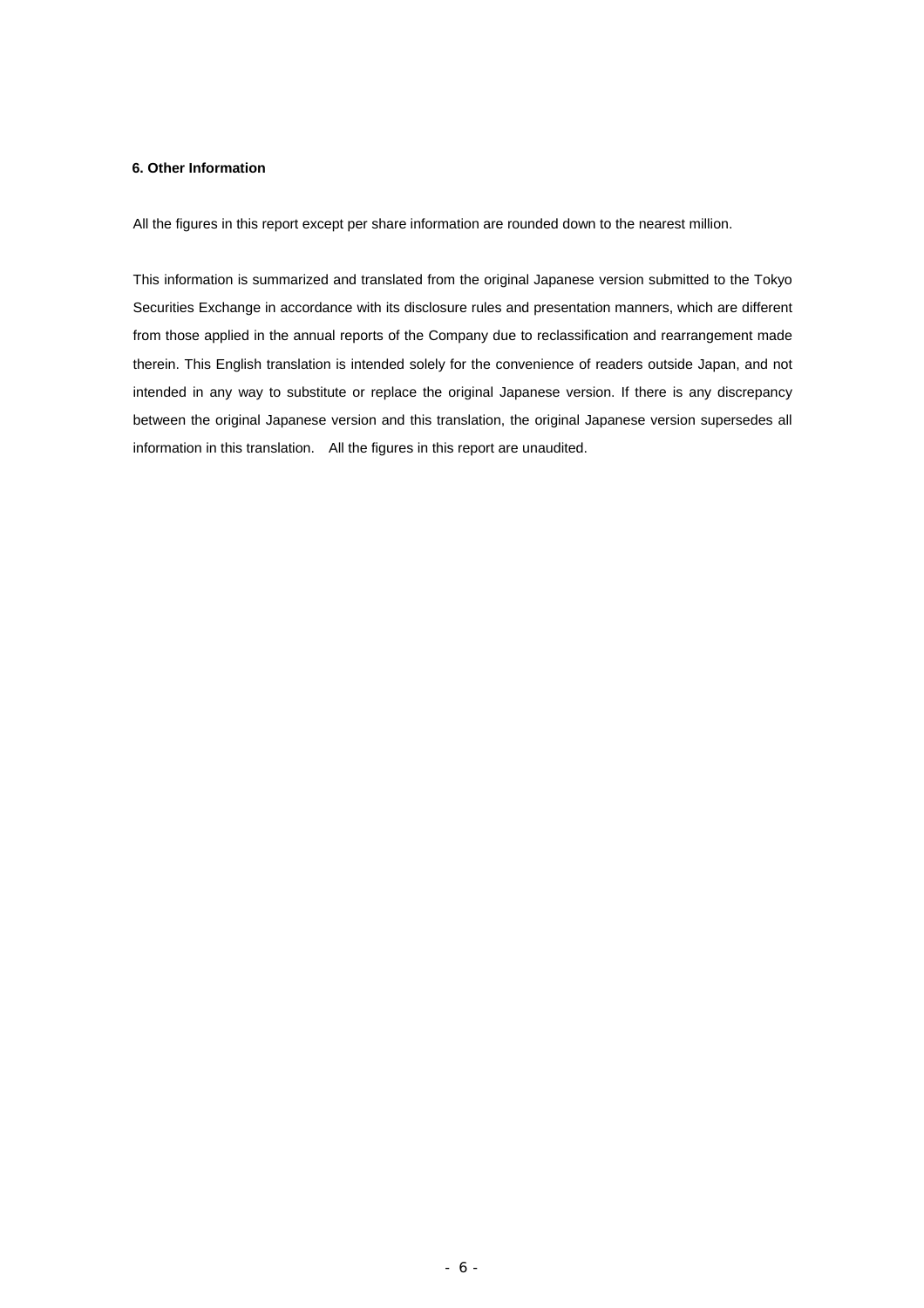## **Management's Discussion and analysis**

**1. Operating results (From April 1, 2008 to June 30, 2008)** 

During the first quarter of this fiscal year, the mood of slowdown has spread in the world economy due to weak corporate profit imposed by the sharp hikes in oil and raw material price, and to unstable financial market caused by the subprime loan problem. In Japan, exports and capital investments that had contributed to the economic recovery have turned and remained weak. Looking at the overseas economy, U.S. economy has faced concern about entering a recession phase, as well as UK and the euro zone economy that have shown an economic downswing, however, growth in the new emerging economy such as Eastern Europe and China has remained strong.

Under these circumstances, the THK group has made efforts to strengthen its structure to be able to expand its business performance stably on a long-term basis, while mitigating business risks such as external environment changes by enlarging its business areas under the policies of "Full-scale Globalization" and "development into new business areas". As a result, net sales for this first quarter stood at ¥53,064 million, an increase of ¥3,363 million or 6.8% as compared to the first quarter of the previous fiscal year.

Despite the weak capital investments as discussed above, net sales in Japan increased due primary to favorable sales of products designed for flat panel displays.

In the Americas, while electronics industries have been in an adjustment phase, the sales and production divisions made efforts in an integrated manner to cultivate new customers as well as to expand transactions with existing customers. Although the region succeeded in increasing sales of machine tool and other products, however, net sales finally decreased due primary to the effect of weak dollar and strong yen.

In Europe, while strong demand for machinery continues in East Europe, similar to the North America region, sales and production divisions made efforts to develop business activities in a concerted manner, and as a result, they succeeded in overall increase in net sales, especially of productions for machine tools.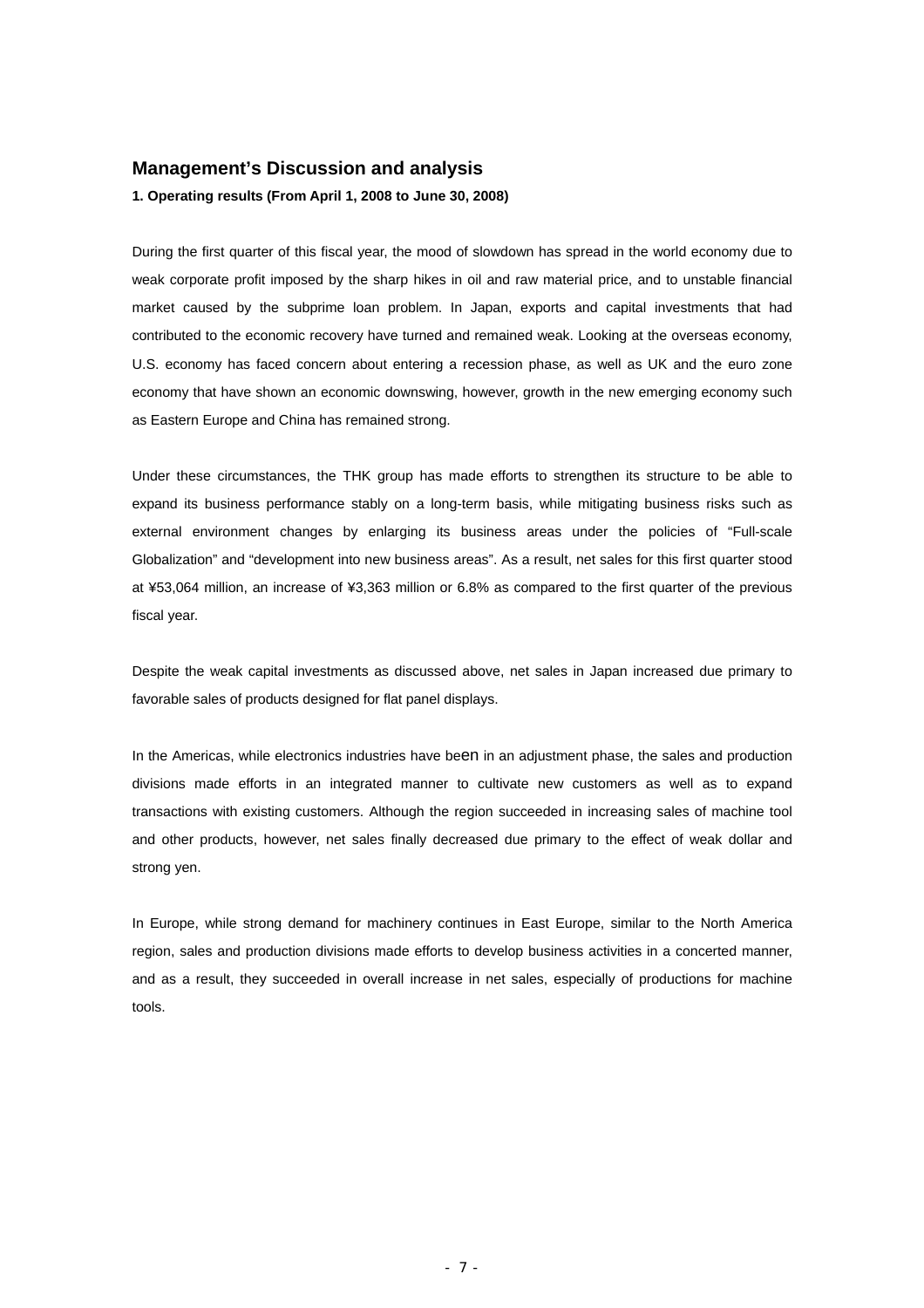In Asia and other area, while machine tool production continues to increase in China, our group companies made aggressive efforts to develop business activities such as enhancing sales channels, and as a result, they succeeded to significantly increase net sales especially of productions for machine tools. In Taiwan, while exports of local machine tool manufacturers are expanding, our group companies made efforts to increase transactions with existing customers, and as a result, they succeeded to increase net sales especially of productions for machine tools. Finally, net sales in Asia and other area also increased due to the reasons above.

On the cost front, the THK group made continuous efforts to improve its productivity by increasing the yield percentage of raw materials and reduction of production lead-time. The cost to sales ratio, however, rose 3.8% from the previous first quarter period to 67.6% due to higher raw material price and to increasing fixed costs such as labor costs, depreciation and amortization expense in line with larger production capacity. Selling and general administrative expenses went up ¥396 million (3.9%) from the previous first quarter period to ¥10,538 million, due to an increase in net sales and freight expenses, however, the ratio to sales improved to 19.9%, 0.5% less than the previous first quarter period. As a result, operating income decreased ¥1,166 million (14.9%) to ¥6,671 million and its ratio to net sales dropped 3.2% from the previous first quarter period to 12.6%. Net non-operating income stood at ¥1,805 million which consisted mainly of foreign exchange gain. As a result, ordinary income and net income for the first quarter period were ¥8,477 million and ¥4,842 million, respectively, decreased by ¥779 million (8.4%) and ¥735 million (13.2%), respectively, from the previous first quarter period.

#### **2. Financial position (As of June 30, 2008)**

Total assets stood at ¥263,563 million, ¥665 million less than the previous fiscal year-end, due to combined effect of (1) increase in cash and bank deposits, (2) decrease in property, plant and equipment, and (3) decrease in goodwill amortized due to passage of time.

Total liabilities stood at ¥73,500 million, ¥2,223 million more than the previous fiscal year-end, due mainly to increase in income taxes payable.

Although retained earnings increased by net income earned in this first quarter, net assets stood at ¥190,063 million, ¥2,889 million less than the previous fiscal year-end, due mainly to decrease in foreign currency translation adjustments.

#### **3. Forecast for the fiscal year ending March 31, 2009**

No change from the forecasts reported in the announcement dated May 15, 2008.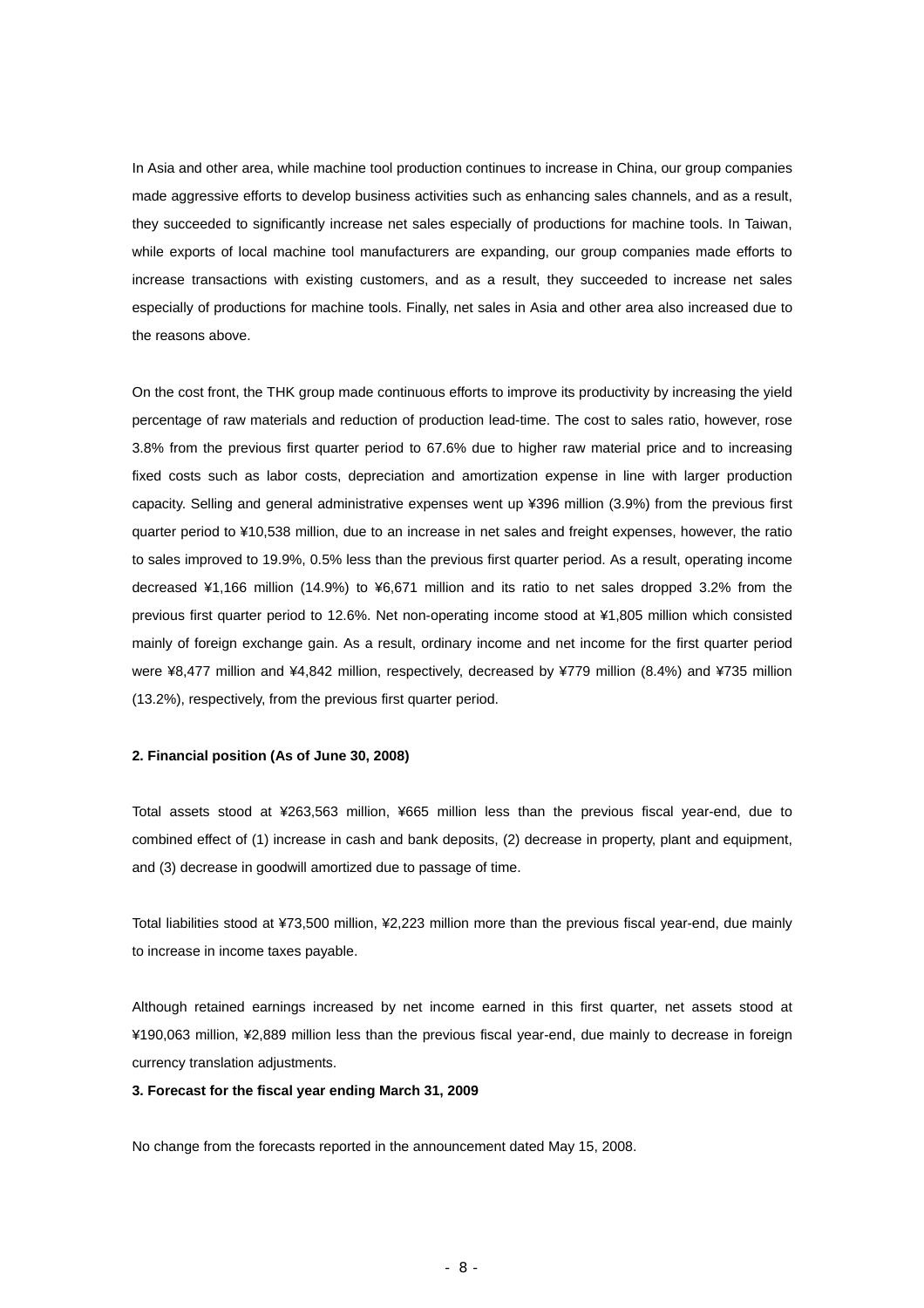## **Consolidated Financial Statements**

|                                          |                                      | (Millions of Yen)                      |
|------------------------------------------|--------------------------------------|----------------------------------------|
|                                          | <b>First Quarter</b><br>Period End   | Year End                               |
|                                          | -Current Year<br>As of June 30, 2008 | -Previous Year<br>As of March 31, 2008 |
| <b>Assets</b>                            |                                      |                                        |
| <b>Current Assets:</b>                   |                                      |                                        |
| Cash and bank deposits                   | ¥51,759                              | ¥48,162                                |
| Accounts and notes receivable            | 64,981                               | 65,353                                 |
| Short-term investments in securities     | 127                                  | 1,648                                  |
| Merchandise and finished goods           | 13,056                               | 13,310                                 |
| Work in process                          | 6,123                                | 5,842                                  |
| Raw materials and supplies               | 10,304                               | 10,162                                 |
| Other current assets                     | 7,590                                | 8,101                                  |
| Less: Allowance for bad debts            | (224)                                | (247)                                  |
| Total current assets                     | 153,719                              | 152,333                                |
| <b>Fixed Assets:</b>                     |                                      |                                        |
| Property, plant and equipment -net:      |                                      |                                        |
| Machinery and equipment                  | 36,529                               | 37,970                                 |
| Other                                    | 50,665                               | 50,100                                 |
| Total property, plant and equipment -net | 87,195                               | 88,070                                 |
| Intangibles                              |                                      |                                        |
| Goodwill                                 | 10,313                               | 10,994                                 |
| Other                                    | 741                                  | 818                                    |
| Total intangibles                        | 11,055                               | 11,813                                 |
| Investments and Other                    |                                      |                                        |
| Long-term investments in securities      | 5,355                                | 5,418                                  |
| Other                                    | 6,601                                | 6,929                                  |
| Less: Allowance for bad debts            | (364)                                | (336)                                  |
| Total investments and other              | 11,593                               | 12,012                                 |
| Total fixed assets                       | 109,843                              | 111,896                                |
| <b>Total assets</b>                      | 263,563                              | 264,229                                |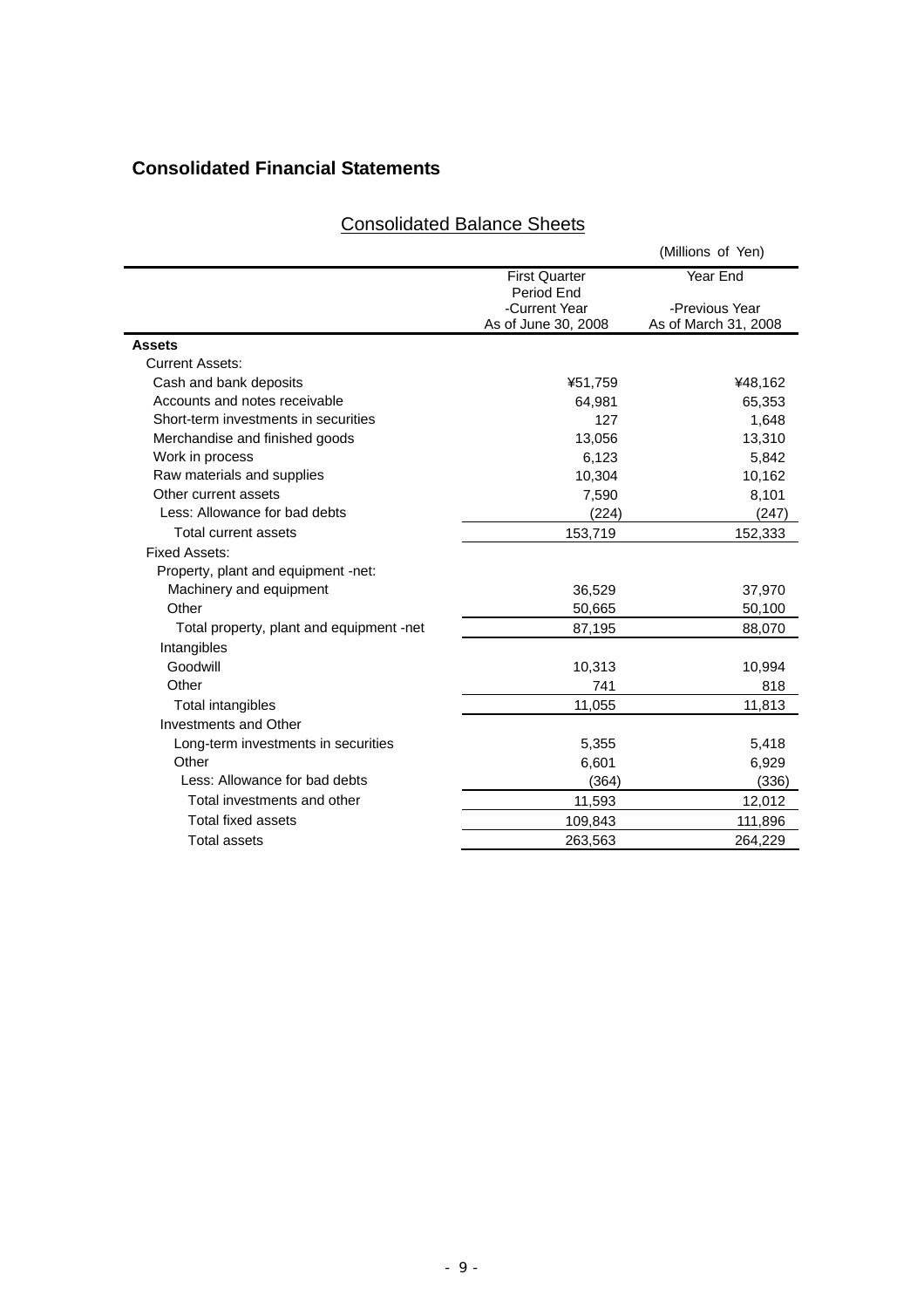|                                               |                                      | (Millions of Yen)                      |
|-----------------------------------------------|--------------------------------------|----------------------------------------|
|                                               | <b>First Quarter</b><br>Period End   | Year End                               |
|                                               | -Current Year<br>As of June 30, 2008 | -Previous Year<br>As of March 31, 2008 |
| <b>Liabilities</b>                            |                                      |                                        |
| <b>Current Liabilities:</b>                   |                                      |                                        |
| Accounts and notes payable                    | ¥37,113                              | ¥37,175                                |
| Income taxes payable                          | 4,096                                | 1,494                                  |
| Accrued bonuses to employees                  | 1,886                                | 2,703                                  |
| Accrued bonuses to directors and statutory    |                                      |                                        |
| auditors                                      | 130                                  | 100                                    |
| Other                                         | 21,071                               | 20,069                                 |
| <b>Total current liabilities</b>              | 64,298                               | 61,542                                 |
| Long-term Liabilities:                        |                                      |                                        |
| Reserve for employees' retirement benefits    | 4,039                                | 3,995                                  |
| Reserve for retirement benefits for directors |                                      |                                        |
| and statutory auditors                        | 120                                  | 112                                    |
| Reserve for product warranty                  | 154                                  | 154                                    |
| Negative goodwill                             | 810                                  | 972                                    |
| Other                                         | 4,078                                | 4,499                                  |
| Total long-term liabilities                   | 9,201                                | 9,733                                  |
| <b>Total liabilities</b>                      | 73,500                               | 71,276                                 |
| <b>Net Assets</b>                             |                                      |                                        |
| Shareholders' Equity:                         |                                      |                                        |
| Common stock                                  | 34,606                               | 34,606                                 |
| Additional paid-in capital                    | 44,343                               | 44,343                                 |
| Retained earnings                             | 120,179                              | 117,578                                |
| <b>Treasury stock</b>                         | (11, 348)                            | (11, 347)                              |
| Total shareholders' equity                    | 187,781                              | 185,181                                |
| Valuation and Adjustments:                    |                                      |                                        |
| Net unrealized gain on other securities       | 600                                  | 469                                    |
| Foreign currency translation adjustments      | (242)                                | 5,302                                  |
| Total valuation and adjustments               | 357                                  | 5,772                                  |
| Minority Interest                             | 1,924                                | 1,999                                  |
| Total net assets                              | 190,063                              | 192,953                                |
| Total liabilities and net assets              | 263.563                              | 264,229                                |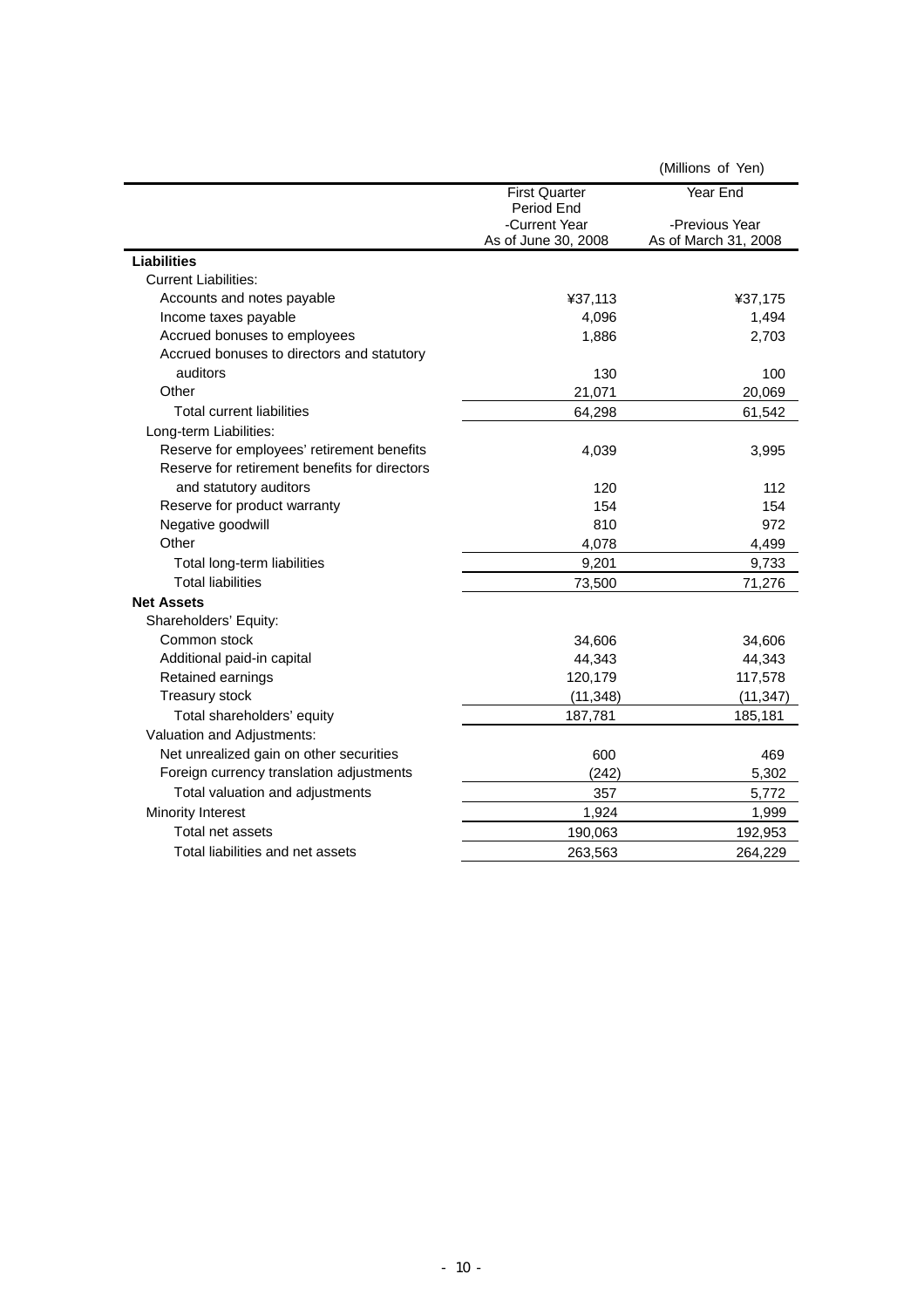|                                                    | (Millions of Yen)                                                                              |
|----------------------------------------------------|------------------------------------------------------------------------------------------------|
|                                                    | <b>First Quarter Period Ended</b><br>June 30, 2008<br>(From April 1, 2008<br>to June 30, 2008) |
| Net sales                                          | ¥53,064                                                                                        |
| Cost of sales                                      | 35,854                                                                                         |
| Gross profit                                       | 17,209                                                                                         |
| Selling, general and administrative expenses:      |                                                                                                |
| Packaging and freight                              | 1,308                                                                                          |
| Salaries and wages                                 | 2,936                                                                                          |
| Other                                              | 6,292                                                                                          |
| Total selling, general and administrative expenses | 10,538                                                                                         |
| Operating income                                   | 6,671                                                                                          |
| Non-operating income:                              |                                                                                                |
| Interest income                                    | 165                                                                                            |
| Foreign exchange gain                              | 1,369                                                                                          |
| Amortization of negative goodwill                  | 162                                                                                            |
| Other                                              | 266                                                                                            |
| Total non-operating income                         | 1,963                                                                                          |
| Non-operating expenses:                            |                                                                                                |
| Interest expenses                                  | 17                                                                                             |
| Equity loss of affiliates                          | 29                                                                                             |
| Other                                              | 110                                                                                            |
| Total non-operating expenses                       | 157                                                                                            |
| Ordinary income                                    | 8,477                                                                                          |
| Extraordinary gain:                                |                                                                                                |
| Gain on sales of property and equipment            | 31                                                                                             |
| Total extraordinary gain                           | 31                                                                                             |
| <b>Extraordinary losses:</b>                       |                                                                                                |
| Loss on sales/disposal property and equipment      | 60                                                                                             |
| Total extraordinary losses                         | 60                                                                                             |
| Income before income tax and minority interests    | 8,448                                                                                          |
| Income taxes-current                               | 3,320                                                                                          |
| Income taxes-deferred                              | 247                                                                                            |
| Total income taxes                                 | 3,568                                                                                          |
| Minority interest                                  | 37                                                                                             |
| Net income                                         | 4.842                                                                                          |

# Consolidated Statements of Income

 $\overline{\phantom{0}}$